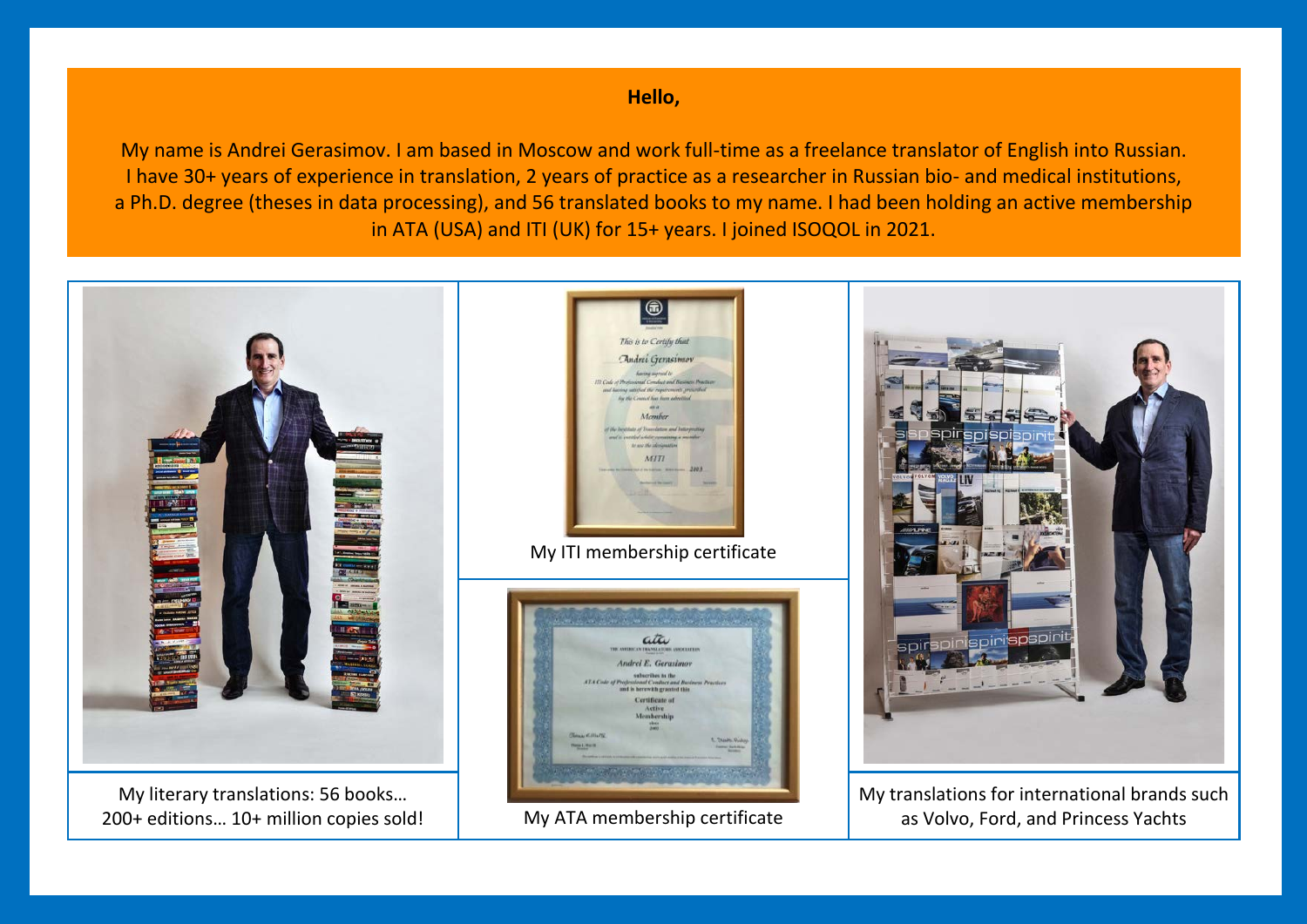## **My experience in QoL/LVS/PRO/COA projects**

Since 2005 I have been providing my services as a Russian translator, linguist, patient recruiter and interviewer for linguistic validation projects (PRO, QoL, LVS, COA) to my long-term clients from US and UK such as HRA Inc., Optum, Qualitymetric/QualWorld, Clayson Linguistic Validation Services Ltd, Oxford Outcomes, and Roundpeg Research.

I have completed 36 linguistic projects as the main in-country (Russian) translator/investigator in the field of patient outcomes research (QoL questionnaires, patient surveys, linguistic validation services etc.) for 7 companies from UK and USA.

| HRA<br>HEALTH RESEARCH ASSOCIATES, INC. | <b>PTUM</b>    | ₿.<br><b>QualityMetric</b><br>We measure health. | QUAL-WORLD            | LVS                            | <b>:::: Oxford</b><br>:::: Outcomes<br>An ICON plc Company | proundpeg                        |
|-----------------------------------------|----------------|--------------------------------------------------|-----------------------|--------------------------------|------------------------------------------------------------|----------------------------------|
| HRA Inc.<br>(USA)                       | Optum<br>(USA) | Qualitymetric<br>(USA)                           | Qualworld<br>(France) | <b>Clayson LVS Ltd</b><br>(UK) | <b>Oxford Outcomes</b><br>(UK)                             | <b>Roundpeg Research</b><br>(UK) |
| 10 projects                             | 4 projects     | 8 projects                                       |                       | 11 projects                    | 2 projects                                                 | 1 project                        |

As the main in-country linguist for Russia I have completed, or been otherwise involved in, the following steps: forward translation, recruiting a second translator, reconciling the two translations, back translation, back translation evaluation, developer review discussion, responding to PM's and developer's questions, recruiting patients/respondents for cognitive debriefing interviews (CDIs), conducting CDIs, final proofreading, collection of patient data, completion of various metrics/tables/grids, final QA.

## **My experience in patient recruitment and interviewing**

I have developed an extensive patient recruitment network and have established valuable business contacts in the Russian healthcare system enabling me to find, recruit and interview patients/respondents for CIs with any diagnoses. To date I have recruited patients with the following conditions: ulcerative colitis, neuropathic pain, sialorrhea due to any neurological disorder and/or intellectual disability, headache problems, stress urinary incontinence and erectile dysfunction, incontinence, urgency and hyperactive bladder, hepatitis C, multiple myeloma, lung cancer, head cancer, pancreatic cancer, breast cancer, Crohn's disease, blood cancer, alcoholism, insomnia, depression, phobia, bipolar disorder, motor neuron disease (amyotrophic lateral sclerosis, progressive bulbar palsy), lupus, hypereosinophilic syndrome, ankylosing spondylitis, nasal polips and conducted Cognitive Interviews with these patients.